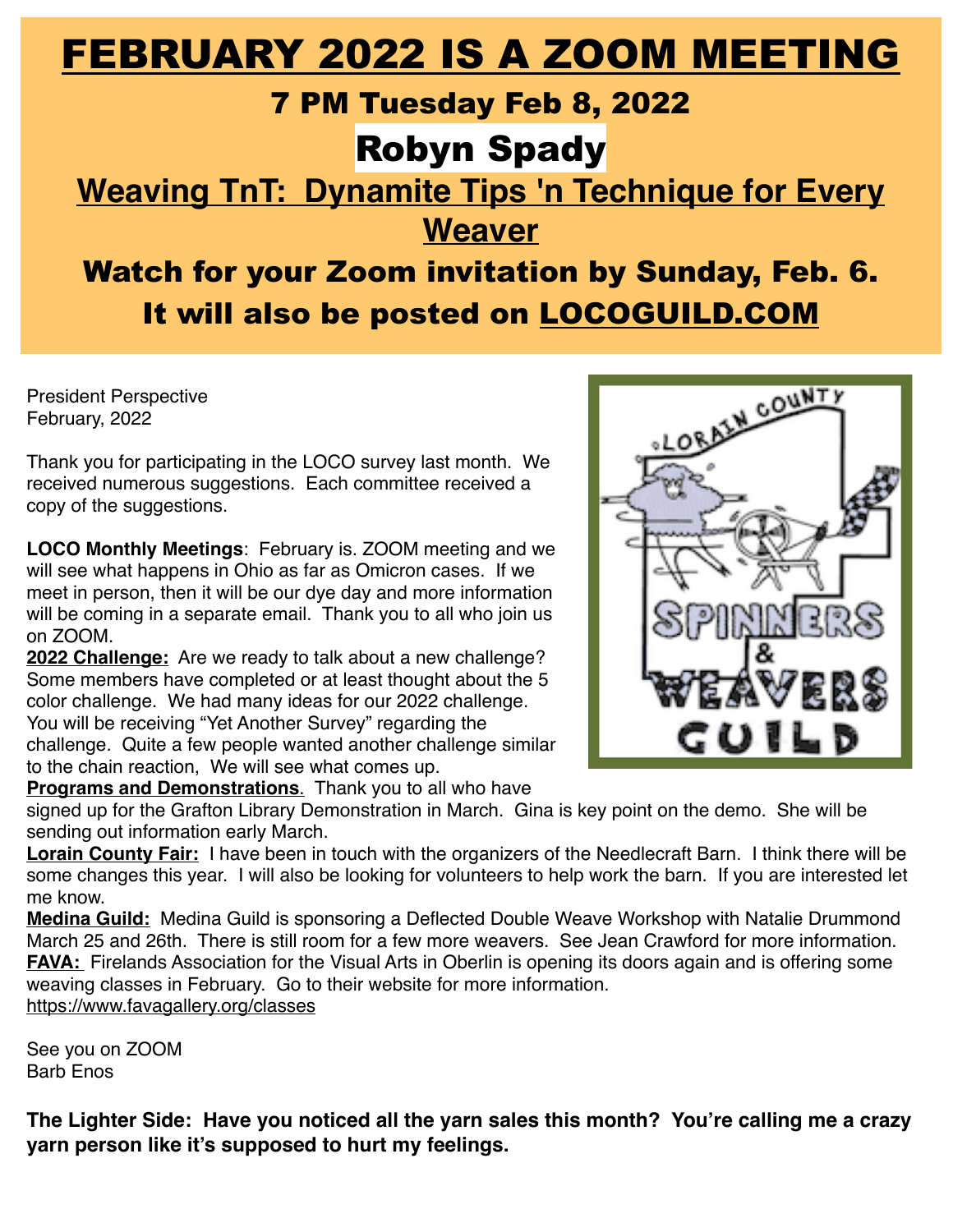February 8, 2022, 7 pm LOCO Guild Zoom Presentation

## Robyn Spady presents: **Weaving TnT: Dynamite Tips 'n Technique for Every Weaver**

"Would you like to learn a great method for repairing a broken warp end, tracking your treadling while you weave, making your own repair heddles, or just make weaving easier and more pleasurable? This gizmo-and-gadget centric presentation looks and feels like an interactive showand-tell and will introduce over 36 offbeat tools, techniques, or tricks to assist weavers in all phases of weaving."

Robyn Spady is a well know name in the weaving world. She founded the digital magazine "Heddlecraft" and had written numerous articles for Handwoven. She also teaches online extensively. There will be a pdf handout sent to everyone after the presentation. A recording will be available online for 10 days after the presentation.

https://www.spadystudios.com

I will be sending out zoom links for this live presentation on Sunday, Feb 6, 2022

There will be no business meeting or Show and Tell in Feb.

The Medina Guild will also be joining us, they shared the cost of this presentation.

I will open the zoom link at 6:30pm on Feb. 8th, so you can get logged in and settled in, and Robyn will begin at 7pm. During the presentation all microphones will be off…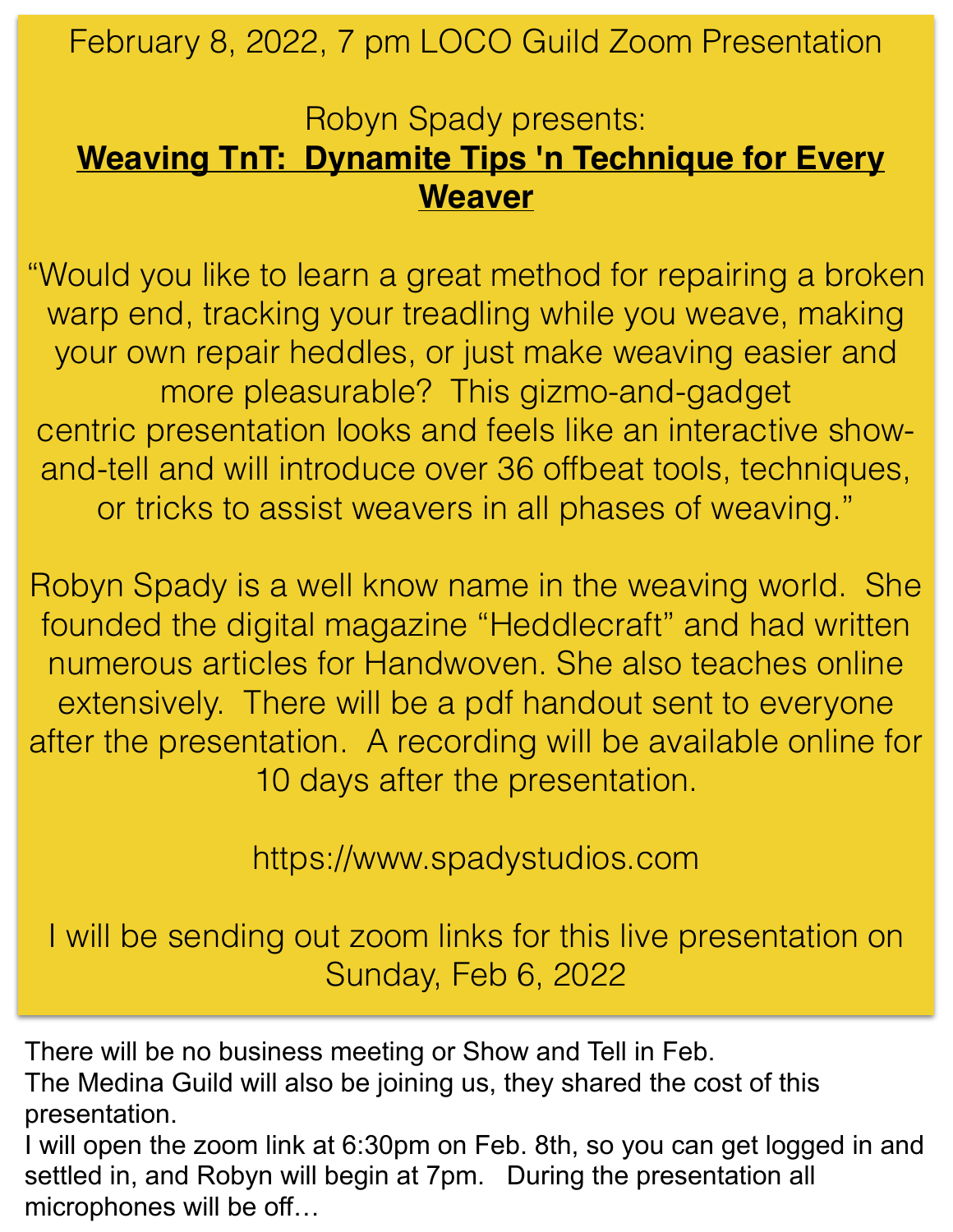## **Jan 2022 Minutes**

President Barb Enos called the January 2022 planning zoom meeting to order at 7:05 with many members and no guests present.

## **MOTION 2022-1**

## **Nancy Page moved and Jean Crawford seconded to accept the December minutes as published. Motion passed by show of hands.**

President Barb reported on the many suggestions, ideas, pros, and cons from the recent guild survey and each item has been forwarded to the perspective committee.

Workshop Sara reported on the sheep to shawl demo with a practice demo being planned for the Medina County fair on August 5 and the final demo at the Lorain County fair on August 28. Also members and committee would like to bring back weave ins this year.

Program Karen went over the 2022 planned programs.

Gina is organizing the March  $29<sup>th</sup>$  demo at the Grafton Library. Gina is also looking for a volunteer to assist with the LOCO web page calendar, if you have skills and time to donate please step up.

Sunshine Chris sent 6 birthday cards, 3 get well cards, and 1 sympathy card.

Nancy Page shared Medina guilds workshop and program plans. She invited everyone to check out HGA Textiles & Tea zoom broadcast on Tuesdays at 4:00 pm, they are free and open to all.

Treasurer Missy presented 2021 proposed and actual budget and 2022 proposed budget. After discussion motion was made to accept.

## **MOTION 2022-2**

**Jean Crawford moved to accept the 2022 LOCO guild proposed budget as presented, Julie Bragg seconded. Motion passed by show of hands.**

(Cont.)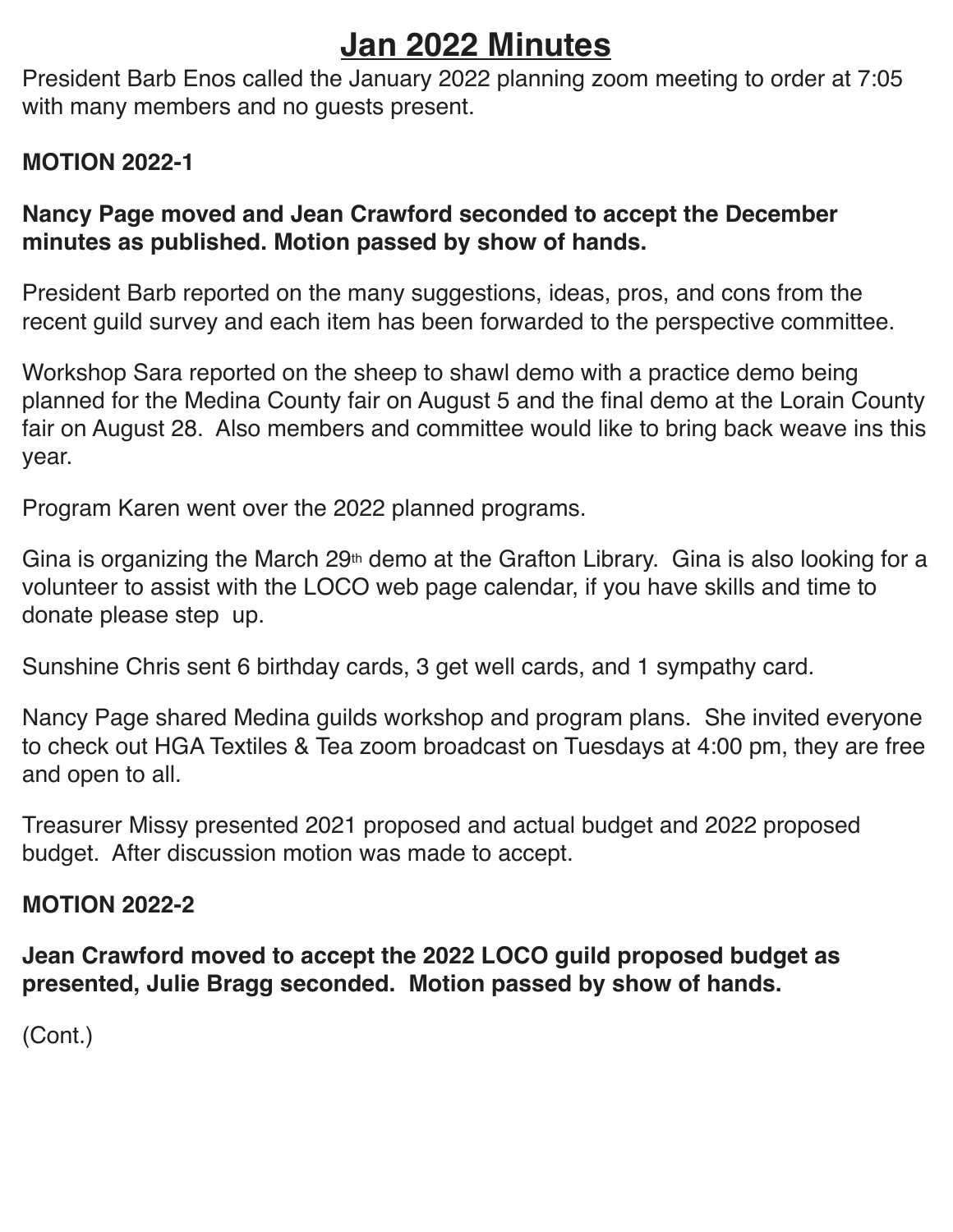### **Show & Tell**

Barb: shadow weave twill gamp napkins and table runner, fish towels

Betsy: Natural Dyed bed blankets, 6 waffle weave towels, wool blanket made for her military nephew

Debbie: weft faced twill sampler, 7 cotton turned twill & broken twill towels

Vicky: knitted topographical scarf

Gina: tapestry weavings

Nancy: hooked rug wall hanging a Crocked River Rug Hookers project.

Irena: beaded Christmas ornaments

Ann: tapestry woven postcard headed to Australia

Chris: 14 pieced placemats

Meeting adjourned at 8:20

# LOCO Challenge 2021

## **Function and Color**

Design a **functional** piece - something you can use every day.



A towel, blanket, hat, scarf... the possibilities are endless.

Your piece has to include five colors.



Any five colors of your choice.

Challenge: June 2021 to February 2022

**Presentation of your challenge creations moved to the May meeting!!!**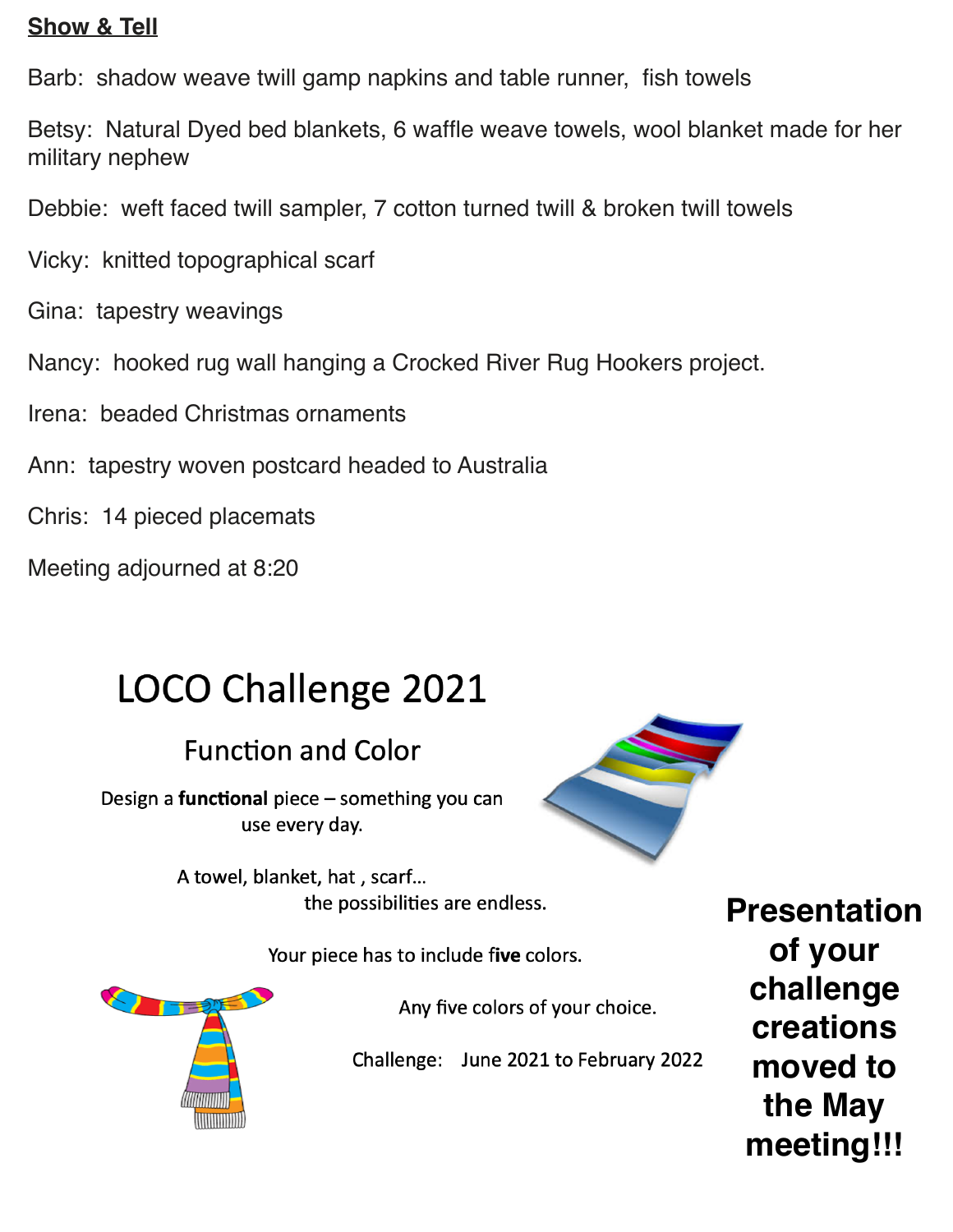| What your program Committee has been planning.<br>We all know life can change on a dime, but here is how we see the<br>upcoming year shaping up. |
|--------------------------------------------------------------------------------------------------------------------------------------------------|
| Feb. - Robyn Spady presents:<br><b>Weaving TnT: Dynamite Tips 'n Technique for Every Weaver</b>                                                  |
| March - Dye Day at the Wellington Reservation.                                                                                                   |
| <b>April - Nancy Kilkenny presents "Planning a Successful Project"</b>                                                                           |
| <b>I May - Potluck, Challenge Results, Scholarship Presentations</b><br>(LOCO Lesson - Weaving and Spinning, how to prep Fair Entries)           |
| June - A Panel discussion on marketing and selling your products.                                                                                |
| Sheep to Shawl - Practice and how it is going to work.<br>July -                                                                                 |
| <b>August - Favorite Things, and Library Book and Video Reviews</b>                                                                              |
| Sept. - Fair Entry Results. Make and Take Project                                                                                                |
| <b>October - Ergonomics</b>                                                                                                                      |
| November - Karen Babbs presents Tips on Handspun to Finished<br>products.                                                                        |
| December - Holiday Potluck, ornament exchange,                                                                                                   |

## **A few interesting links….**

Read about this link in Weaversbazaar's newsletter. It is delightful! "How weaving came into this world" - <https://charlestoncitypaper.com/how-weaving-came-into-the-world/>

# **WILD & WOOLY FIBER EXPO**<br>Saturday, February 12, 2022 11a.m.

11a.m. -4 p.m. at the Cuyahoga County Fairgrounds

19201 E.Bagley Rd. Berea, OH 44130

25 + vendors \$5 cash admission Masks recommended

[www.ravelry.com/groups/wild--wooly](http://www.ravelry.com/groups/wild--wooly)